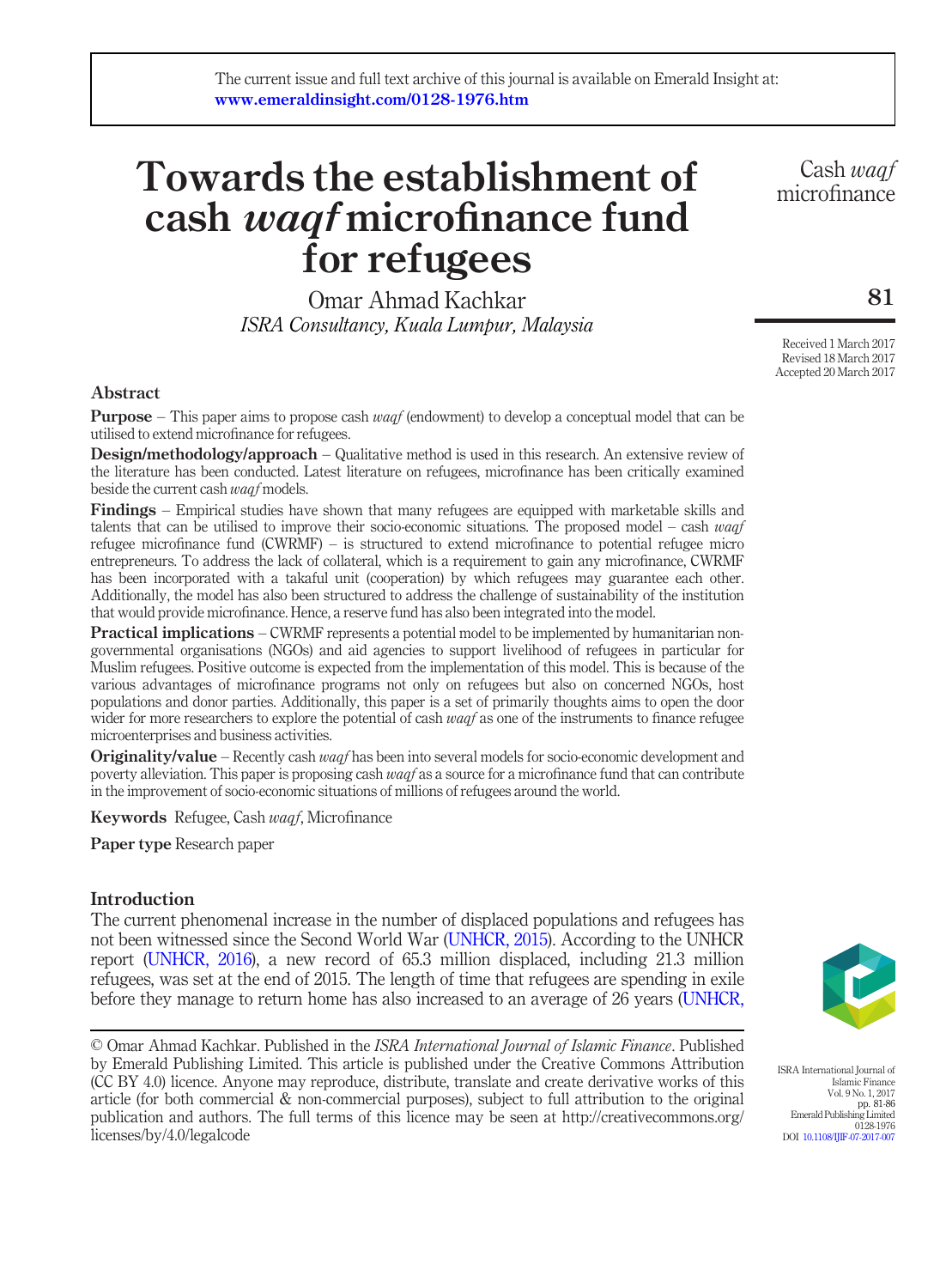[2016](#page-5-1)). With the scale of the refugee crisis, the current system of providing for the basic needs of refugees (e.g. food, drink, shelter and, at times, education and health care) is exhausting the resources of the United Nations (UN) agencies and humanitarian nongovernmental organisations (NGOs) and is deemed unsustainable in the long term. Even the solutions proposed by the United Nations High Commissioner for Refugees (UNHCR) in the form of repatriation, integration and resettlement have proven ineffective, insufficient and beyond the reach of the majority of refugees. What makes the situation even worse is the fact that over 85 per cent of refugees are hosted by poor developing countries which already have their own development and poverty challenges ([UNHCR, 2016](#page-5-1)). There is thus increasing pressure on stakeholders to find sustainable solutions to the problems faced by refugees.

The economic engagement of refugees in income-generating activities, projects funded by microcredit and microfinance – what is commonly known as livelihood programmes – has been long recognised as an effective means for improving refugees' livelihood and socioeconomic situations. This brief paper discusses how the charitable institution of waqf (endowment) can be used to develop a sustainable model to promote the economic engagement of refugees. It delves into the establishment of microfinance and start-up funds to promote entrepreneurship among refugees in refugee camps and urban areas. This model is particularly relevant to Muslim NGOs and might appeal to Muslim donors as it uses one of the well-known charitable institutions in Islam that has played a significant role throughout the history of Islamic civilisation in providing for the social, educational and economic welfare of Muslim communities.

#### Cash waaf

The concept of cash *waqf* can be traced back to as early as the second  $Hij\tau\bar{\tau}$  century (eighth century CE). Although the fatwa (legal ruling) of Imām Zufar (d. 158 H) is considered the most common reference on the permissibility of donating measurable or weighable properties including money as *waaf* ([Cizakca, 2011\)](#page-4-0), another account reveals that the issue of cash waqf was discussed among scholars even earlier. Imām al-Bukhāri reported that Imām Ibn Shihāb al-Zuhri (d. 124 H) was asked about the permissibility of a *waqf* in the form of 1,000 dinars held in perpetuity for trade with the profits being assigned to the poor and underprivileged ([al-Bukh](#page-4-1)āri, 2002). Another account relating to cash  $w a q f$  is found in the famous Māliki book 'al-Mudawwanah al-Kubrāh' which documented the fatwa of Imām Mālik (d. 179 H) that asserted the obligation of *zakāh* on 100 dinars offered as *waqf* to be given as loans to people (Imām Mā[lik, 1994](#page-4-2)).

The popularity of cash waqf has recently grown rapidly in Muslim societies. Many wealthy Muslims have been giving cash in the form of *waqf* to specific institutions; the funds are used for providing social services to the vulnerable groups of society ([Cizakca,](#page-4-3) [1995](#page-4-3)).

Because of its distinct advantages in fund mobilisation and its liquid and flexible nature, cash waaf has recently been integrated into several models that have been developed for improving socio-economic development and poverty alleviation. The following are some examples of the use of cash waqf:

- for small- and medium-sized enterprises ([Asmy, 2015](#page-4-4); [Lahsasna, 2010](#page-4-5); [Tohirin,](#page-5-2) [2010](#page-5-2));
- for education (Aziz *et al.*[, 2013\)](#page-4-6);
- for microfinance ([Alpay and Haneef, 2015;](#page-4-7) [Nadwi and Kroessin, 2013;](#page-4-8) [Masyita, 2012;](#page-4-9) [Ahmed, 2007;](#page-4-10) [Zarka, 2007](#page-5-3));

IJIF 9,1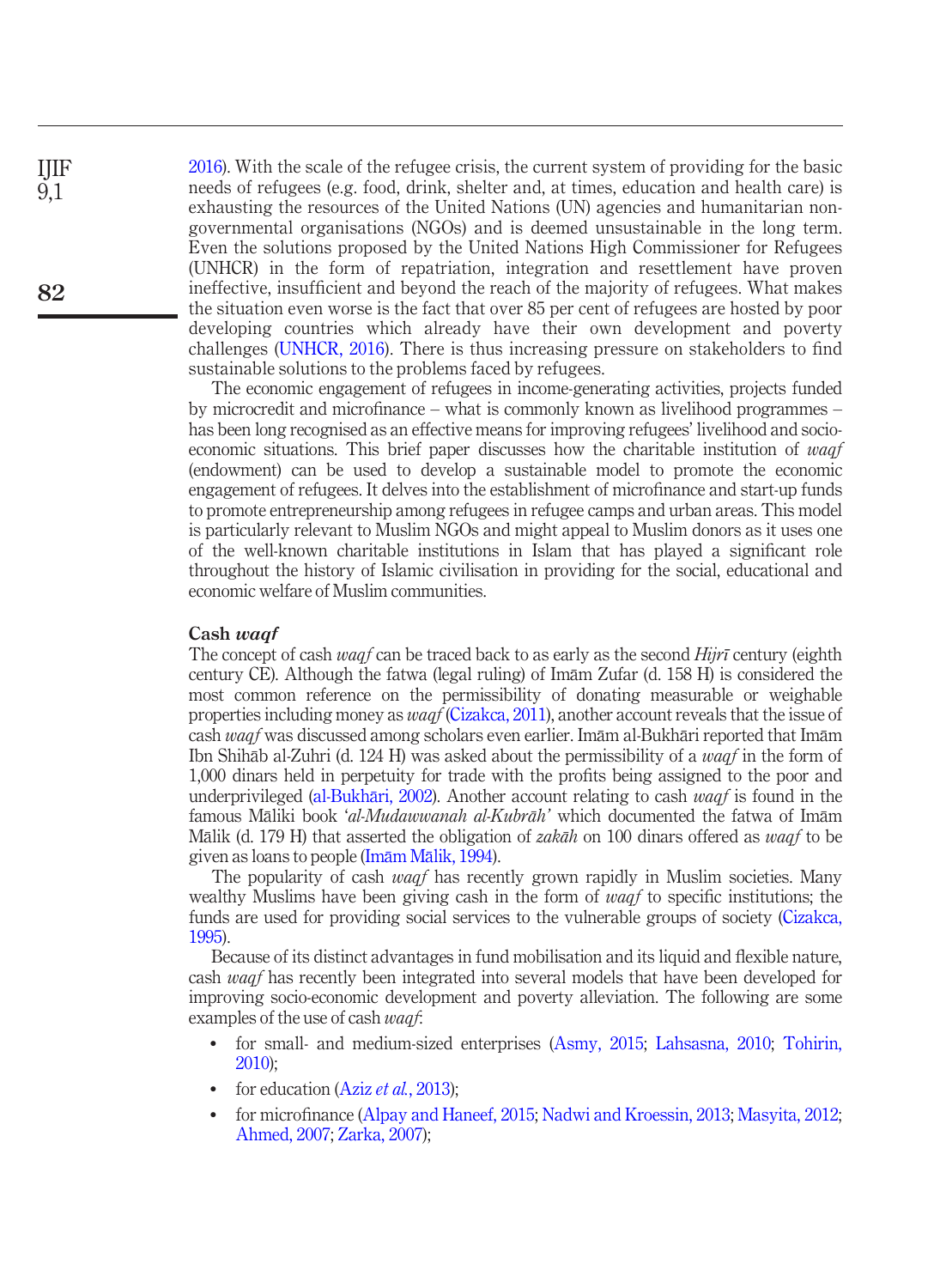- for economic development ([Ibrahim](#page-4-11) et al., 2013);
- for use by financial institutions ([Haji Mohammad, 2011;](#page-4-12) [Abdel Mohsin, 2007\)](#page-4-13);
- for use by non-profit financial intermediaries ([El-Gari, 2004](#page-4-14));
- for poverty alleviation [\(Hassan and Ashraf, 2010](#page-4-15));
- for microenterprises [\(Kahf, 2004;](#page-4-16) [Ahmed, 2002\)](#page-4-17); and
- for health care services ([Ahmed, 2013\)](#page-4-18).

## Proposed model

A cash waqf refugee microfinance fund (CWRMF) is proposed to provide Islamic microfinance and microcredit facilities to refugee entrepreneurs who have the potential to run their own businesses and to support themselves. This model utilises the concept of cash waqf to raise funding required to provide these facilities.

As illustrated in [Figure 1,](#page-2-0) two types of cash *waqf* are used, namely, temporary as well as perpetual cash waqf. The temporary cash waqf aims at targeting participants who would like to contribute funds to the model on a temporary basis. The funds are directed towards financing microfinance programmes for refugee micro-entrepreneurs. It is worth mentioning that it might be challenging for the management to keep finding temporary cash waqf donors to replace the old donors. However, this challenge can be overcome with proper marketing and promotion techniques. The second type is the perpetual cash waqf, comprising non-refundable donations. This type of cash waqf will be invested in relatively low-risk Sharī ah-compliant investments, such as company shares or government *sukūk*.<br>The profits generated from the perpetual cash *waaf* investment will be channelled to the The profits generated from the perpetual cash *waaf* investment will be channelled to the



**Notes:** \*OIC (Organisation of Islamic Cooperation); UNHCR (The United Nations High Commissioner for Refugees); IFRC (The International Federation of Red Cross and Red Crescent Societies); IDB (Islamic Development Bank) **Source:** Author

<span id="page-2-0"></span>Figure 1. Cash waqf refugee microfinance fund (CWRMF) (conceptual model)

83

Cash waaf microfinance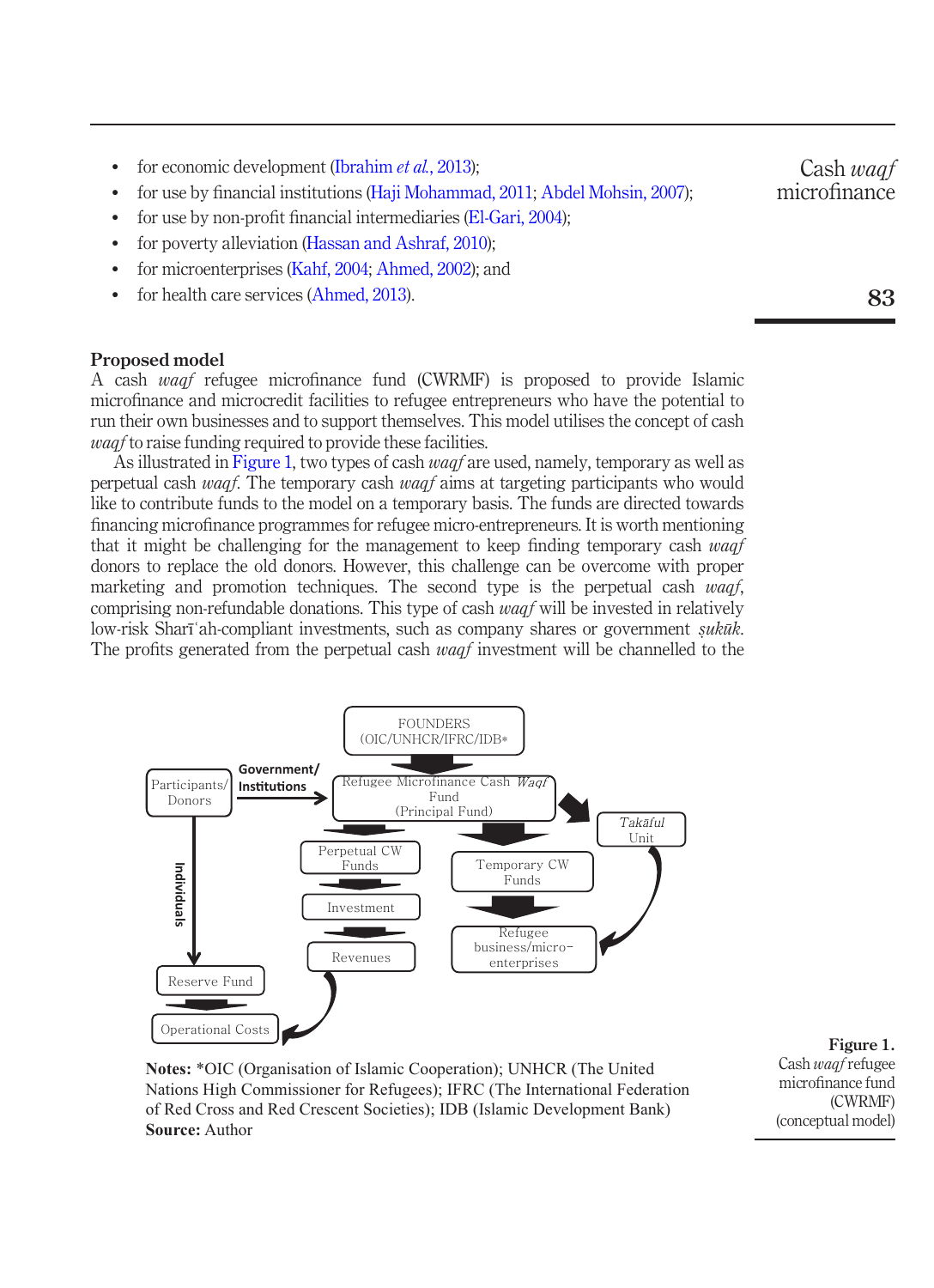reserve fund which will be used to cover the operational expenses of the model. The process of fundraising can also include the issuance of *waqf* certificates (*sukūk*) to participants or<br>donors who can benefit from tax exemption as a form of incentive to encourage them to donors who can benefit from tax exemption as a form of incentive to encourage them to invest in the cash waqf fund.

As in the above self-explanatory model, the fund could be founded and monitored by well-established organisations such as the OIC, UNHCR, IFRC or IDB. Contributors and participants could also include governments, institutions, companies and banks. In this model, it is proposed that large contributions are dedicated to form the principal fund – the CWRMF – whereas individual contributions can be directed to the reserve fund.

#### Reserve fund

The reserve fund has been incorporated in the model to ensure its sustainability. In addition to the profits generated by the perpetual cash  $w a q f$  investment which are channelled to it, it will also include funds/charities collected from individual donors. These donations are expected to be accepted throughout the year and will be in small amounts. The reserve fund is expected to contribute to the operational expenses of the model in case the profits of the investment could not cover all the costs and expenses. Such expenses may include staff salaries, utility bills, office rents and others. The reserve fund would, in addition, keep the potential surplus amounts if there is any remaining from the investment revenues after settling the operational expenses.

#### Takāful unit

This unit would be integrated into the model to provide guarantees for refugee microenterprises. Each and every new participating refugee should join this unit before applying for any financial assistance. This unit is considered essential in the absence of any financial collateral and with the considerable ineffectiveness of social collateral in the refugee camp setting. Accordingly, new refugee entrepreneurs are required to obtain signed recommendations from older members of the *takaful* unit or the operating organisation. Additional functions of the  $takāful$  unit could include providing compensation for any default in the payment of refugees/participants for any reason of underperforming business or unexpected illness or death.

## Conclusion

The refugee phenomenon has been widely perceived as a temporary problem; however, the statistics of the UNHCR confirm that nearly two-thirds of refugees are usually stuck in protracted situations, helpless and hopeless ([UNHCR, 2016](#page-5-1)). Accordingly, temporary solutions have become ineffective and insufficient. This research note attempts to combine the advantages of microfinance and cash *waaf* to provide microfinancing facilities to refugees. The model uses two types of cash *waqf*, namely temporary and perpetual to be as accessible as possible to all potential participants. The model incorporates some risk management measures, in particular, the reserve fund to cover the operational expenses and the  $takāful$  unit to address the issue of adverse selection and default risks. It is important to note that although the model is proposed for refugees, it can also be utilised to cater for microfinance programmes for all displaced and war-affected populations. Nonetheless, it is admitted that the model needs further refinement and that a number of issues need to be discussed such as the details of the modes of financing for refugees and the issuance of *waqf* certificates (*sukūk*).

IJIF 9,1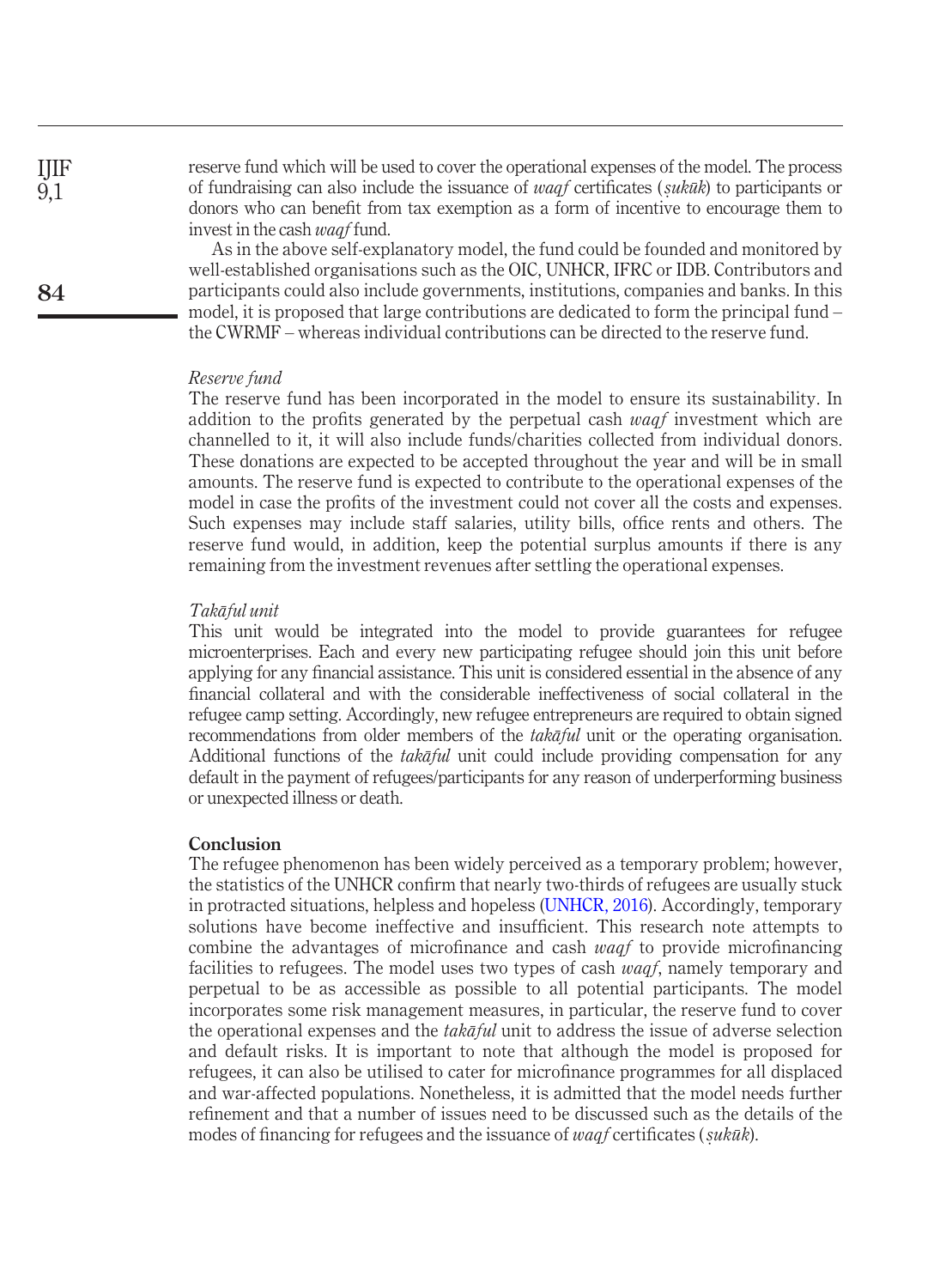#### References

<span id="page-4-13"></span>Abdel Mohsin, M. (2007), "Financial cash-waqf institution", paper presented at the International Course on Islamic Financial Products: Principles and Applications, Organized by UiTM and IRTI/IDB, Kuala Lumpur.

- <span id="page-4-17"></span>Ahmed, H. (2002), "Financing microenterprises: an analytical study of Islamic microfinance institutions", Islamic Economic Studies, Vol. 9 No. 2, pp. 27-64.
- <span id="page-4-10"></span>Ahmed, H. (2007), "Waqf-based microfinance: realizing the social role of Islamic finance", paper presented at the International Seminar on Integrating Awqaf in the Islamic Financial Sector, Singapore, 6-7 March.
- <span id="page-4-18"></span>Ahmed, U. (2013), "Developing a waqf–based model for modern healthcare services in Uganda", PhD Thesis, International Islamic University Malaysia.
- <span id="page-4-1"></span>al-Bukhāri, M. (2002), *Saḥīḥ al-Bukhārī,* Damascus, Dār Ibn Kathīr.<br>Al-
- <span id="page-4-7"></span>Alpay, S. and Haneef, M.A. (Eds) (2015), Integration of Waqf and Islamic Microfinance for Poverty Reduction: Case Studies of Malaysia, Indonesia and Bangladesh, SESRIC & IIUM, Kuala Lumpur.
- <span id="page-4-4"></span>Asmy, M. (2015), "The financial and human capital development challenges of micro enterprises in Malaysia and the prospects for integrated cash waqf micro enterprise investment (ICWME-I) model", PhD thesis, International Islamic University Malaysia.
- <span id="page-4-6"></span>Aziz, M.R., Johari, F. and Yusof, M.A. (2013), "Cash waqf models for financing in education". 5th Islamic Economic System Conference: Proceedings of a Conference, Universiti Sains Islam Malaysia, Kuala Lumpur, pp. 835-842.
- <span id="page-4-3"></span>Cizakca, M. (1995), "Cash waqfs of bursa, 1555-1823", Journal of the Economic and Social History of the Orient, Vol. 38 No. 3, pp. 313-354.
- <span id="page-4-0"></span>Cizakca, M. (2011), "Waqf: its contribution and basic operational structure", Powerpoint presentation, INCEIF, available at: [www.iqra.org.my/slide/Iqra%20Waqf%20101.pptx](http://www.iqra.org.my/slide/Iqra&hx0025;20Waqf&hx0025;20101.pptx) (accessed 21 March 2014).
- <span id="page-4-14"></span>El-Gari, M.A. (2004), "The *qard hassan* bank", paper presented at the International Seminar on Nonbank Financial Institutions: Islamic Alternatives, Kuala Lumpur, 1-3 March 2004.
- <span id="page-4-12"></span>Haji Mohammad, M.T.S. (2011). "Towards an Islamic social (waqf) bank", International Journal of Trade, Economics and Finance, Vol. 2 No. 5, pp. 381-386.
- <span id="page-4-15"></span>Hassan, M.K. and Ashraf, A. (2010), "An integrated poverty alleviation model combining *zakat, awqaf* and microfinance", paper presented at the Seventh International Conference – the Tawhidi Epistemology: Zakat and Waqf Economy, Bangi, 6-7 January.
- <span id="page-4-11"></span>Ibrahim, H., Amir, A. and Masron, T.A. (2013), "Cash waqf: an innovative instrument for economic development", International Review of Social Sciences and Humanities, Vol. 6 No. 1, pp. 1-7.
- <span id="page-4-2"></span>Imām Mālik, A. (1994), al-Mudawwanah al-kubrā, Dār al-Kutub al-Ñilmiyyah, Beirut.
- <span id="page-4-16"></span>Kahf, M. (2004), "Shari'ah and historical aspects of *zakah* and *awqaf"*, *Background paper prepared for* Islamic Research and Training Institute, Islamic Development Bank.
- <span id="page-4-5"></span>Lahsasna, A. (2010), "The role of cash-waqf in financing micro and medium-sized enterprises", paper presented at the Seventh International Conference on the Tawhidi Epistemology: Zakat and Waqf Economy, Bangi, 6-7 January.
- <span id="page-4-9"></span>Masyita, D. (2012), "Sustainable Islamic microfinance institutions in Indonesia: an exploration of demand  $\&$  supply factors and the role of  $waqf'$ , PhD thesis, Durham University, available at: [http://etheses.dur.ac.uk/5942/1/Dian\\_Masyita-PhD\\_Thesis-2012.pdf?DDD35](http://etheses.dur.ac.uk/5942/1/Dian_Masyita-PhD_Thesis-2012.pdf?DDD35&hx002B;)+ (accessed 19 February 2017).
- <span id="page-4-8"></span>Nadwi, M.A. and Kroessin, M. (2013), "Cash waqf: exploring concepts, jurisprudential boundaries and applicability to contemporary Islamic microfinance", Islamic Relief Worldwide Working Paper Series no. 2013-0x, Birmingham.

Cash waaf microfinance